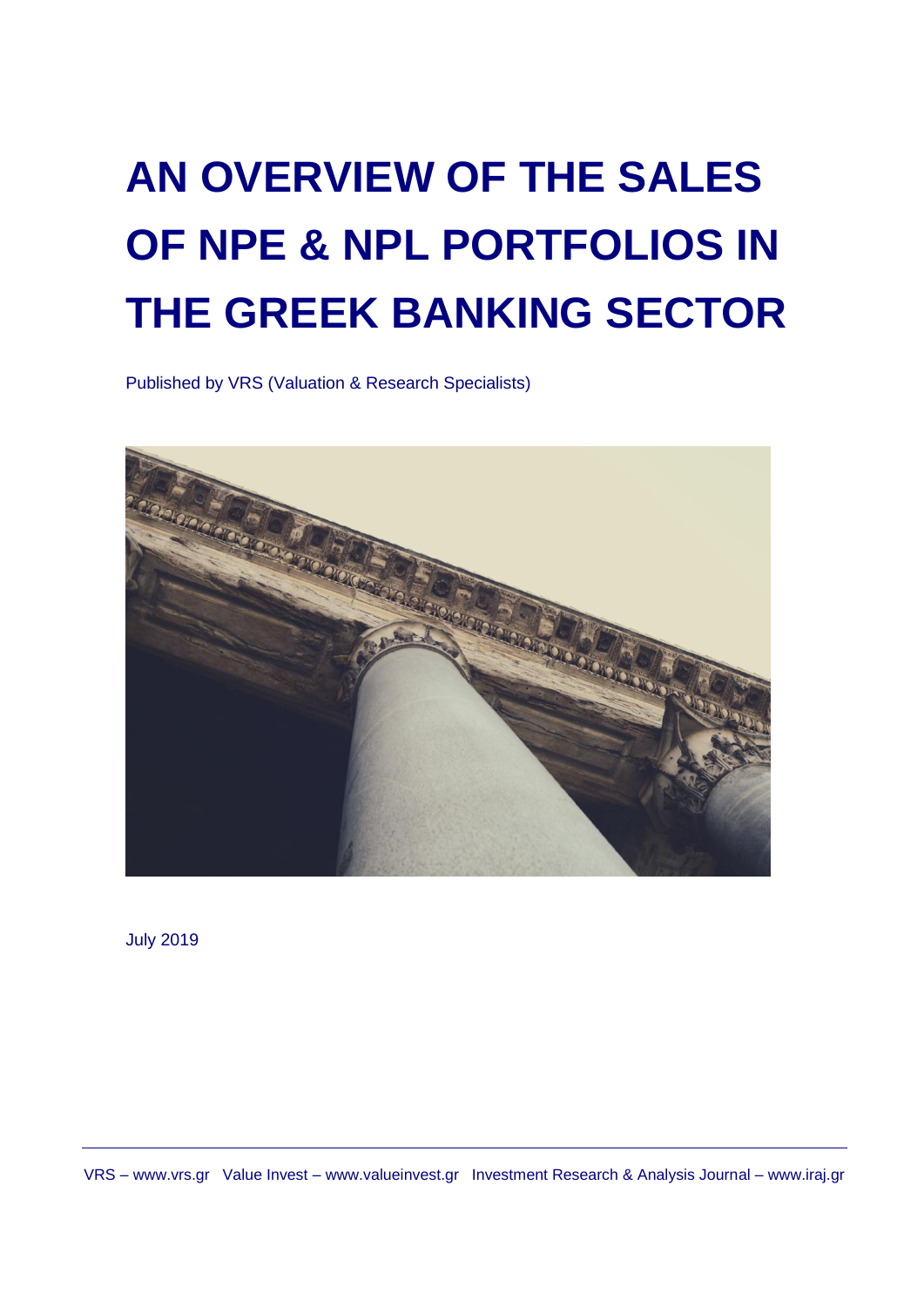This page is intentionally left blank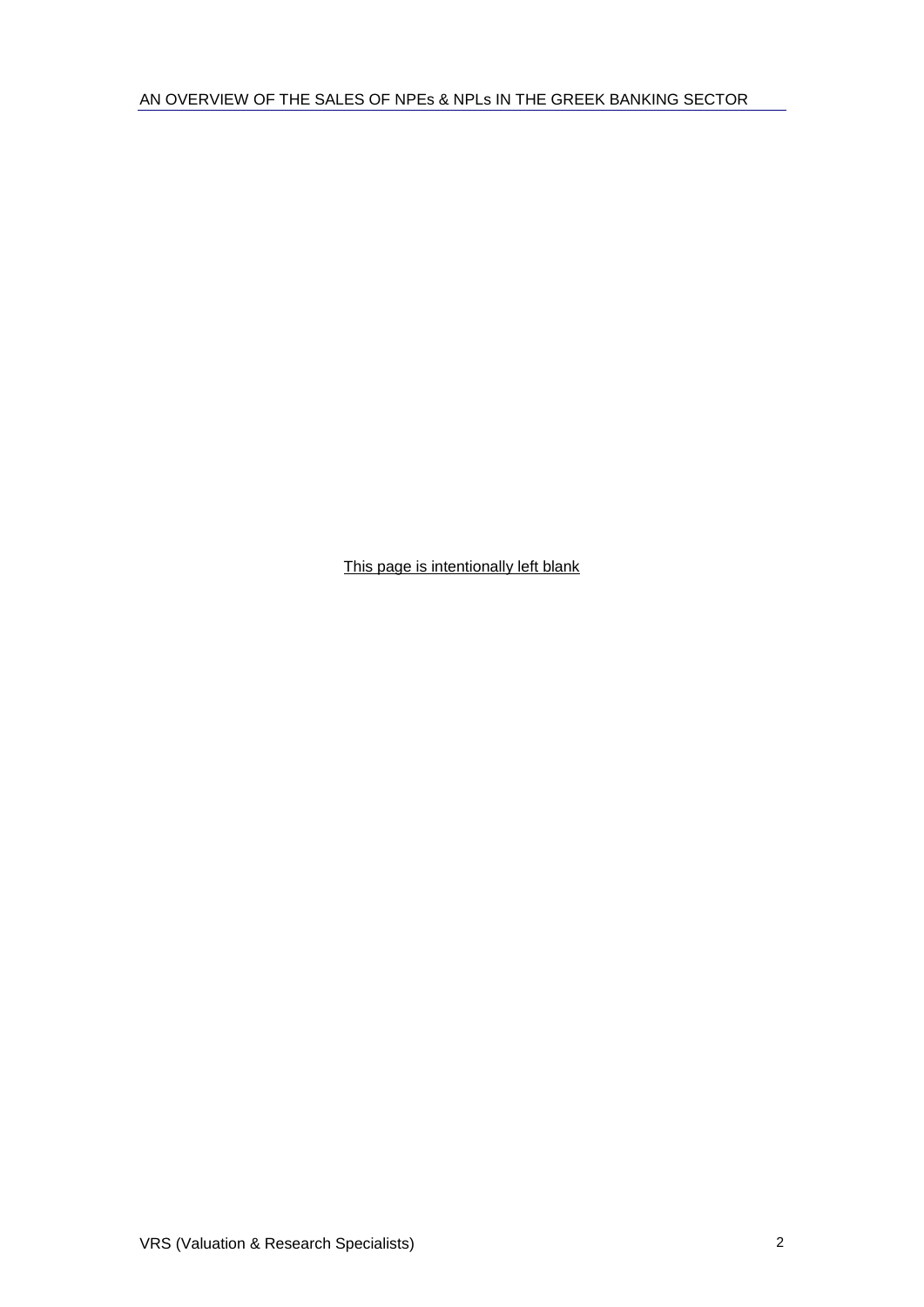## **CONTENTS**

| ABSTRACT                                        |    |
|-------------------------------------------------|----|
| 1. INTRODUCTION                                 |    |
| 2. THE MARKET ENVIRONMENT & THE PROBLEM OF NPEs |    |
| 3. THE MEANS TO SOLVE THE PROBLEM               | 8  |
| 4. THE DEALS                                    | 8  |
| 5. HOW THE FUTURE LOOKS LIKE                    | 13 |
| DATA ON THE SALES OF NPEs & NPLs                | 14 |
| <b>CITATIONS</b>                                | 15 |
| DISCLOSURE STATEMENT                            | 18 |
|                                                 |    |

By Zachariou Anastasios<sub>a</sub>, Papadopoulos Stavros<sub>b</sub> and Iosifidis Theocharisc

<sup>a</sup> MScF Student at HEC Lausanne <sup>b</sup> MScF Student at HEC Lausanne <sup>c</sup> MSc Student in Finance and Investments at Erasmus School of Economics, Rotterdam

Republication with the authors' permission.

Please contact Valuation & Research Specialists (VRS) at info@valueinvest.gr to order a printed copy of this report. Price: 20 Euros including VAT and postage expenses.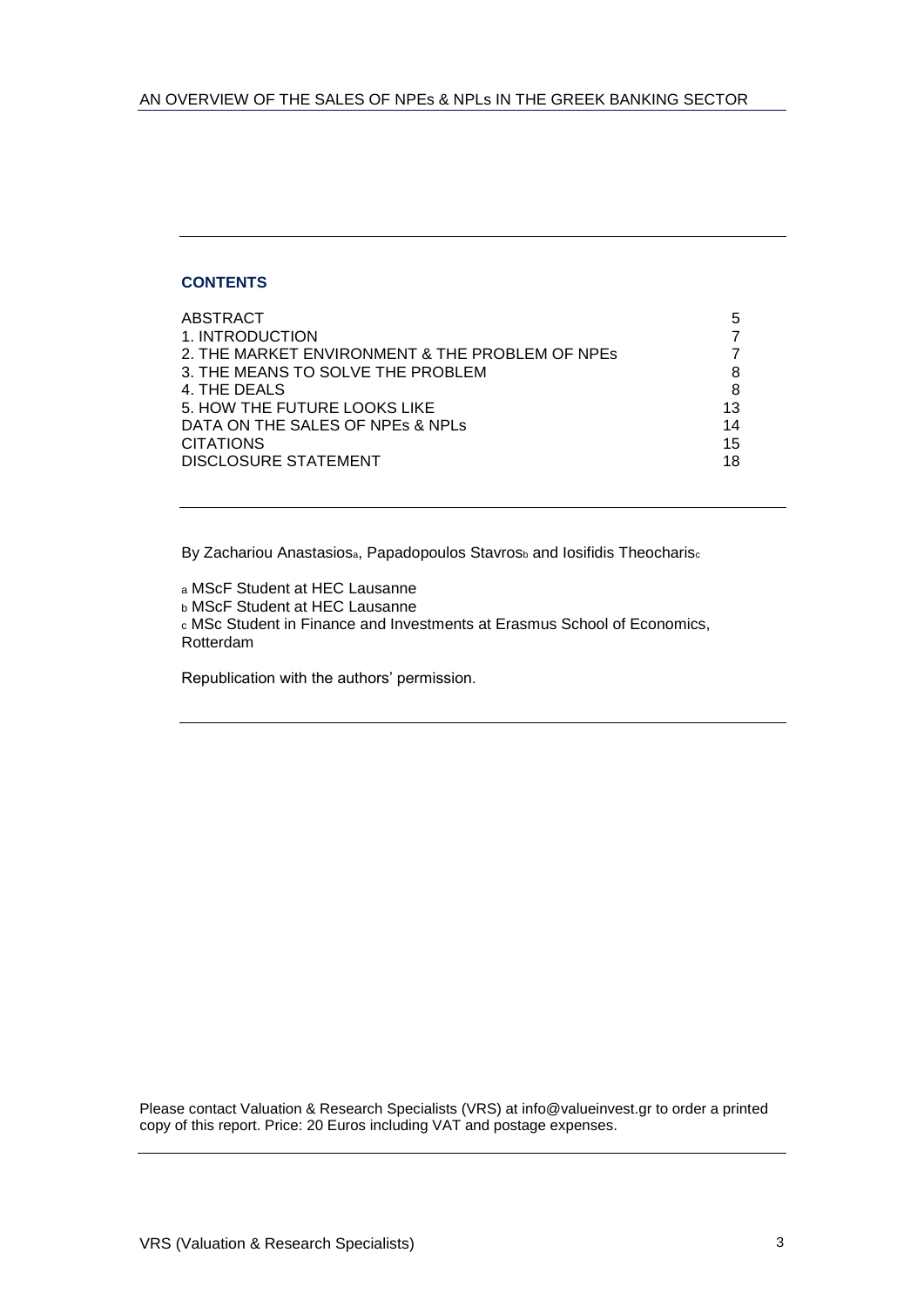This page is intentionally left blank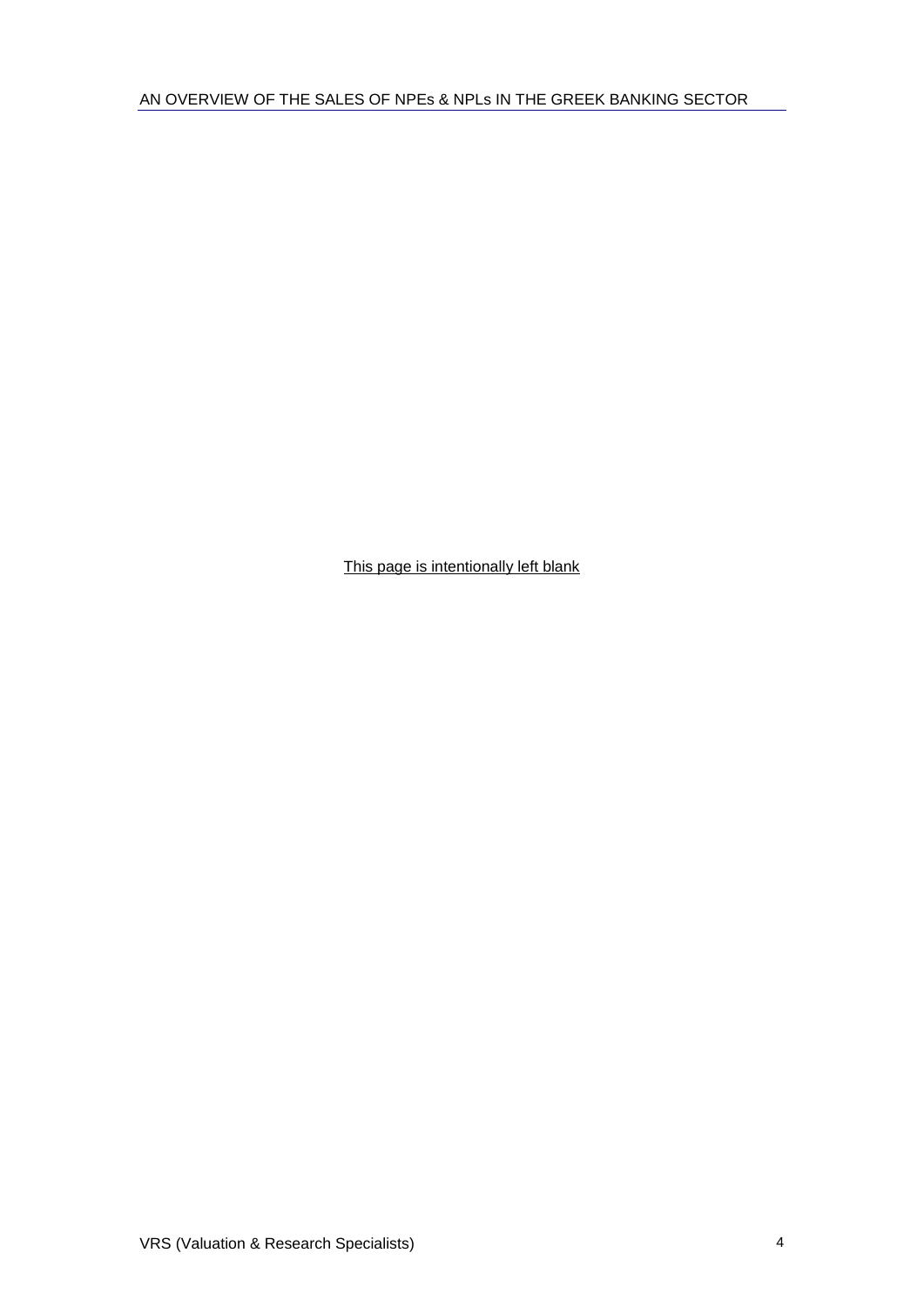## **ABSTRACT**

The non-performing exposures have been an issue of concern for the Greek banks, financial markets and regulators for almost a decade. In this report we examine 11 disclosed sale transactions of NPEs and NPLs in the Greek banking sector during the period January 2018 – June 2019 as part of the banks' efforts to curtail their bad loans and cleanse the balance sheets. We also calculate that the outstanding principal amount of the 9 NPE or NPL portfolios with available data (out of the 11 deals) amounted to  $\epsilon$  10,128 million over that period, implying that the sales of such portfolios was an essential part of Greek banks' restructuring strategy in line with the targets set by the domestic and European banking authorities.

### **KEY WORDS**

Financial Services Sector Greek Banking System Non-Performing Exposures Non-Performing Loans Deals & Transactions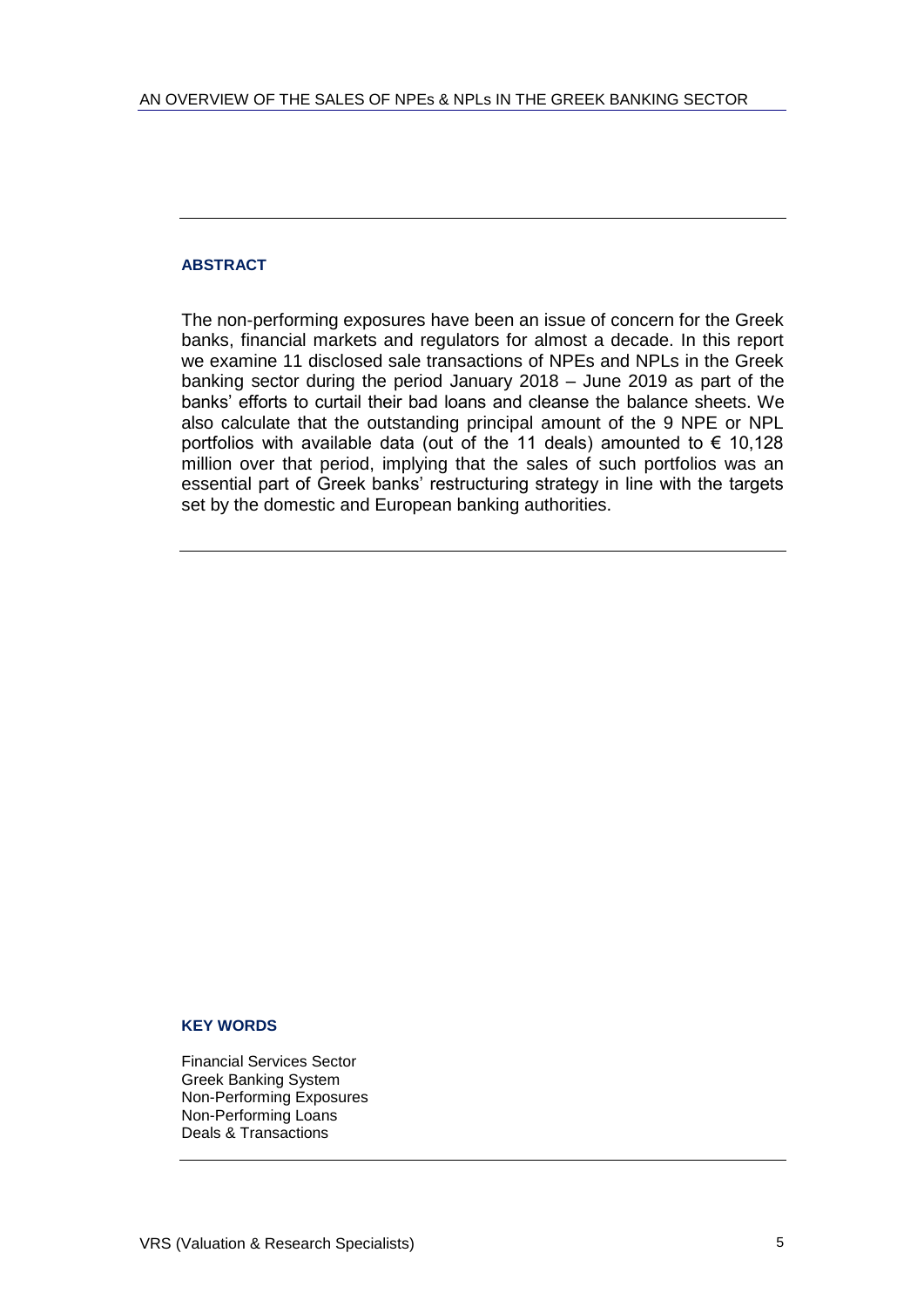This page is intentionally left blank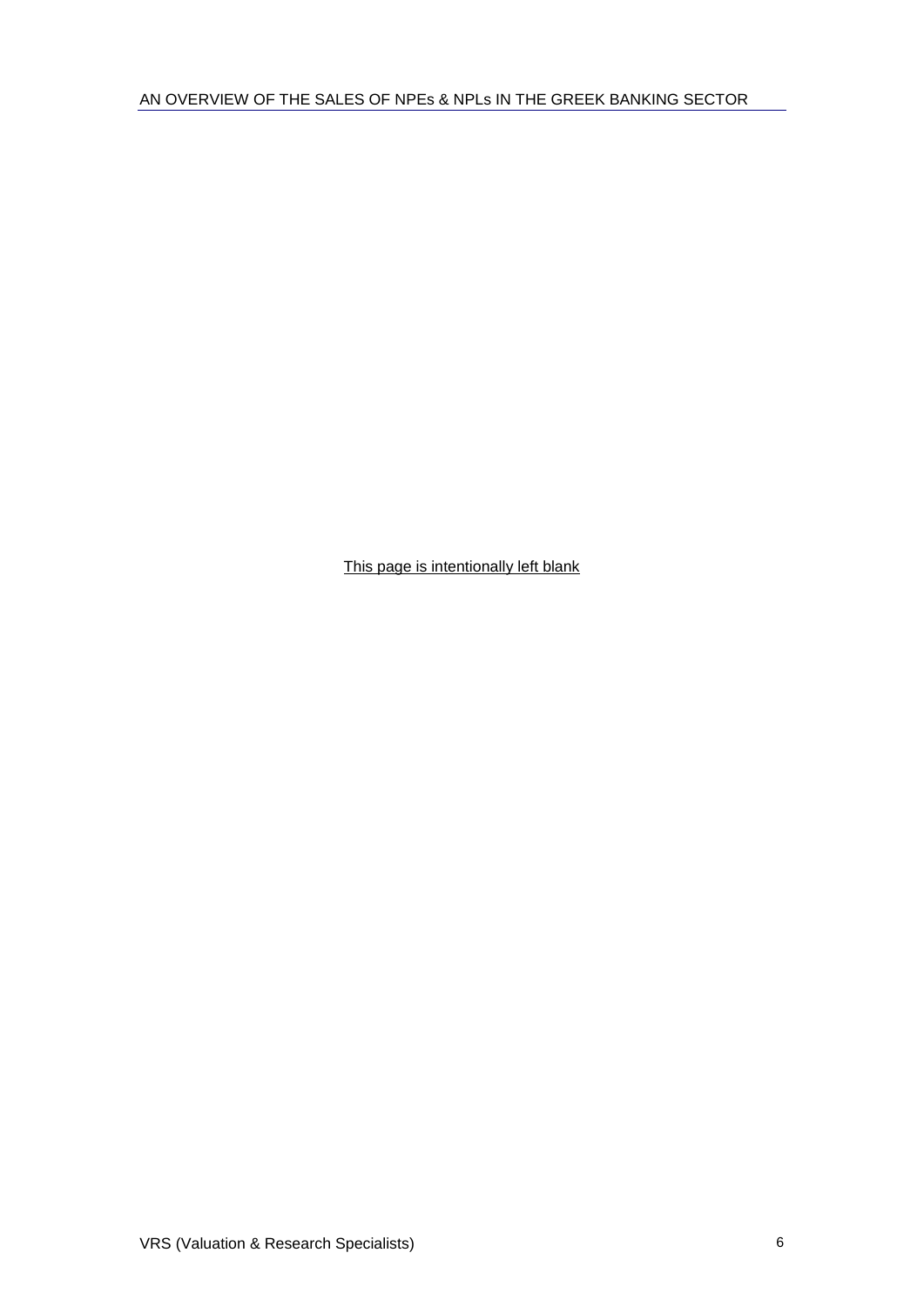**NOTES**